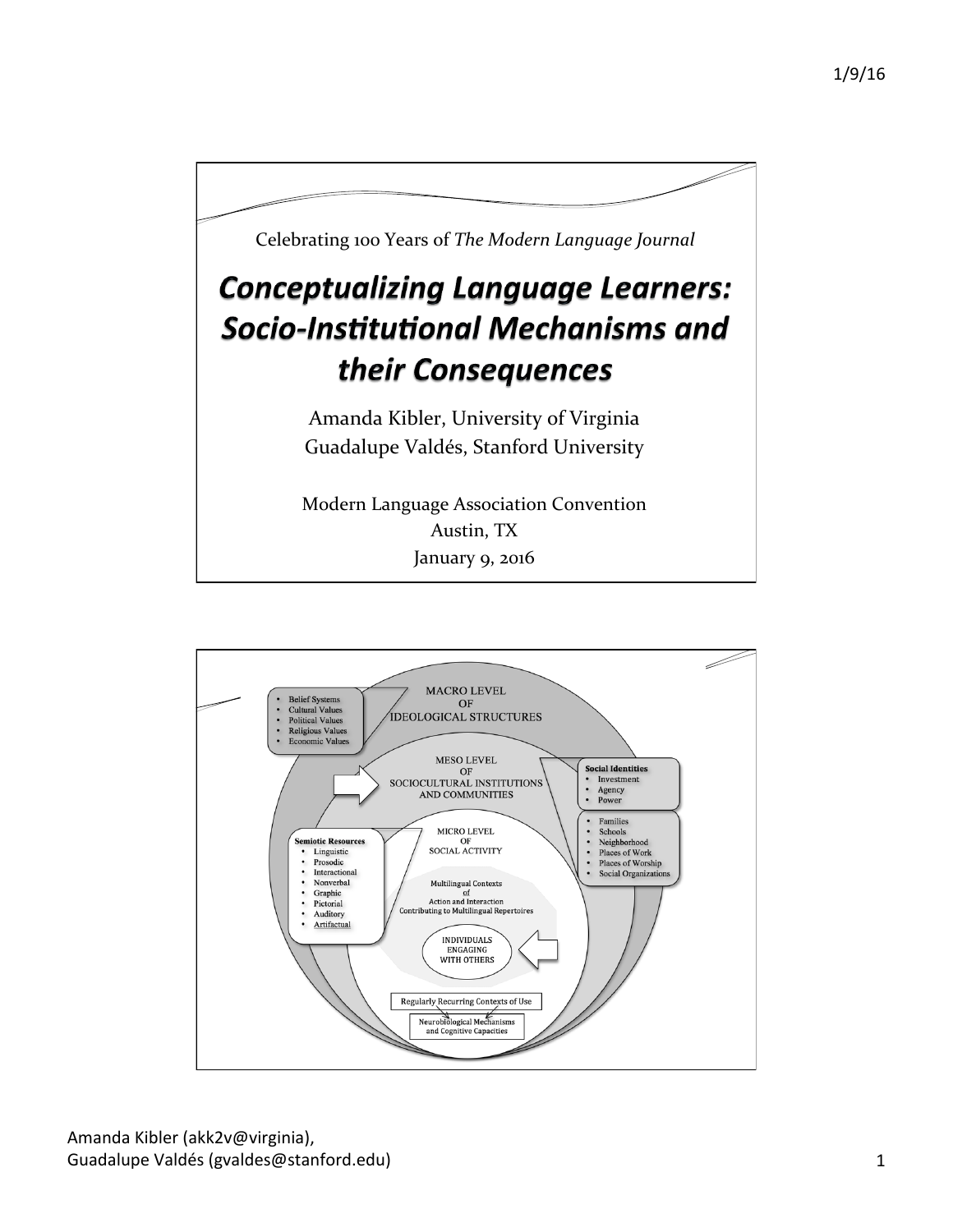## Theoretical framing: The "curricularization" of language

- When language is taught in classroom settings, it is "curricularized" (Valdés, 2015; Kibler & Valdés, in press)
	- Inherent in the design and implementation of language teaching programs

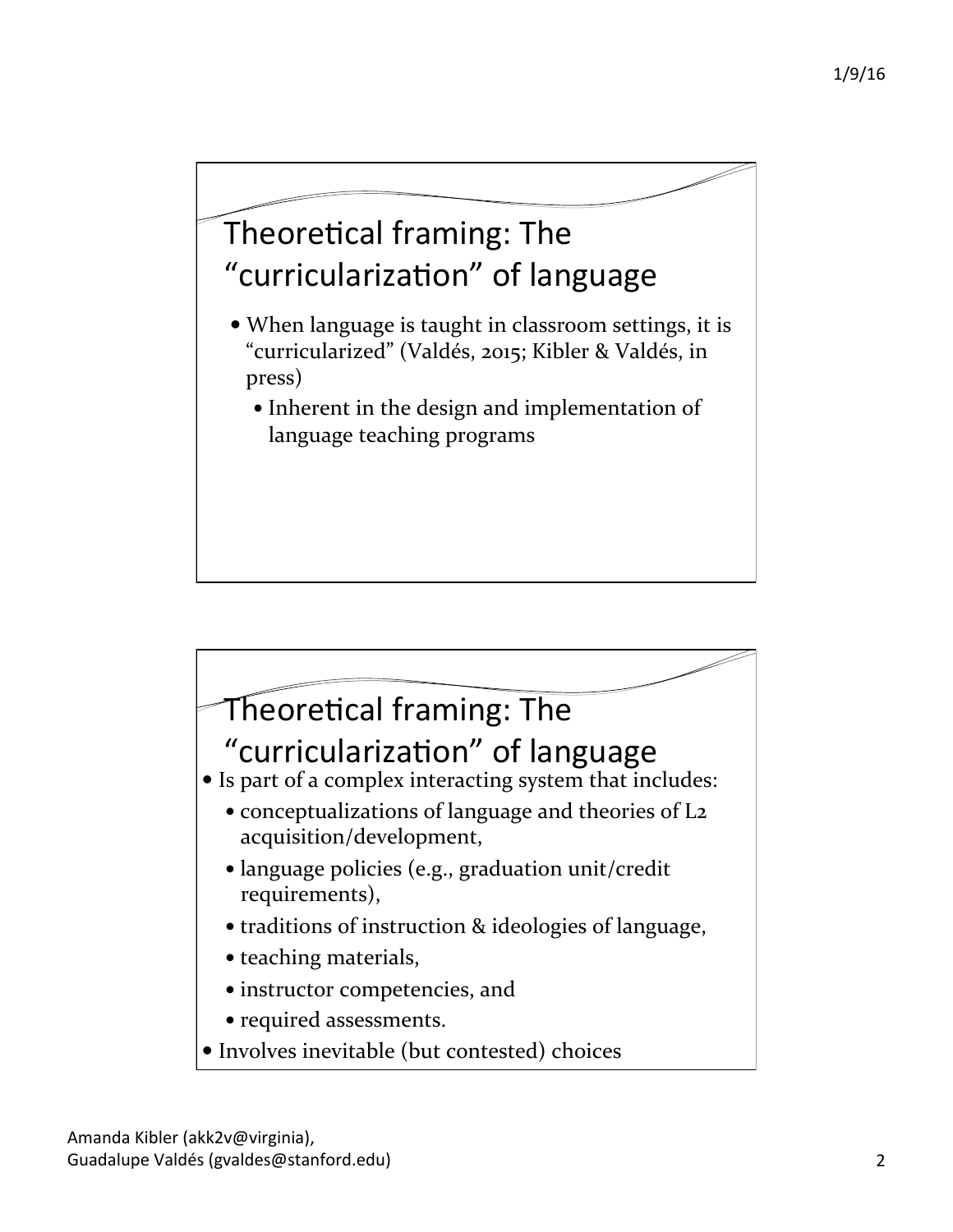## Conceptualizations of learners

An important side effect of curricularization is learner categorizations, which:

- Reflect different view and definitions of language learning, language acquisition/ development, and ultimate attainment
- $\bullet$  Are inextricable from the belief that teaching influences and facilitates the process of language acquisition and development

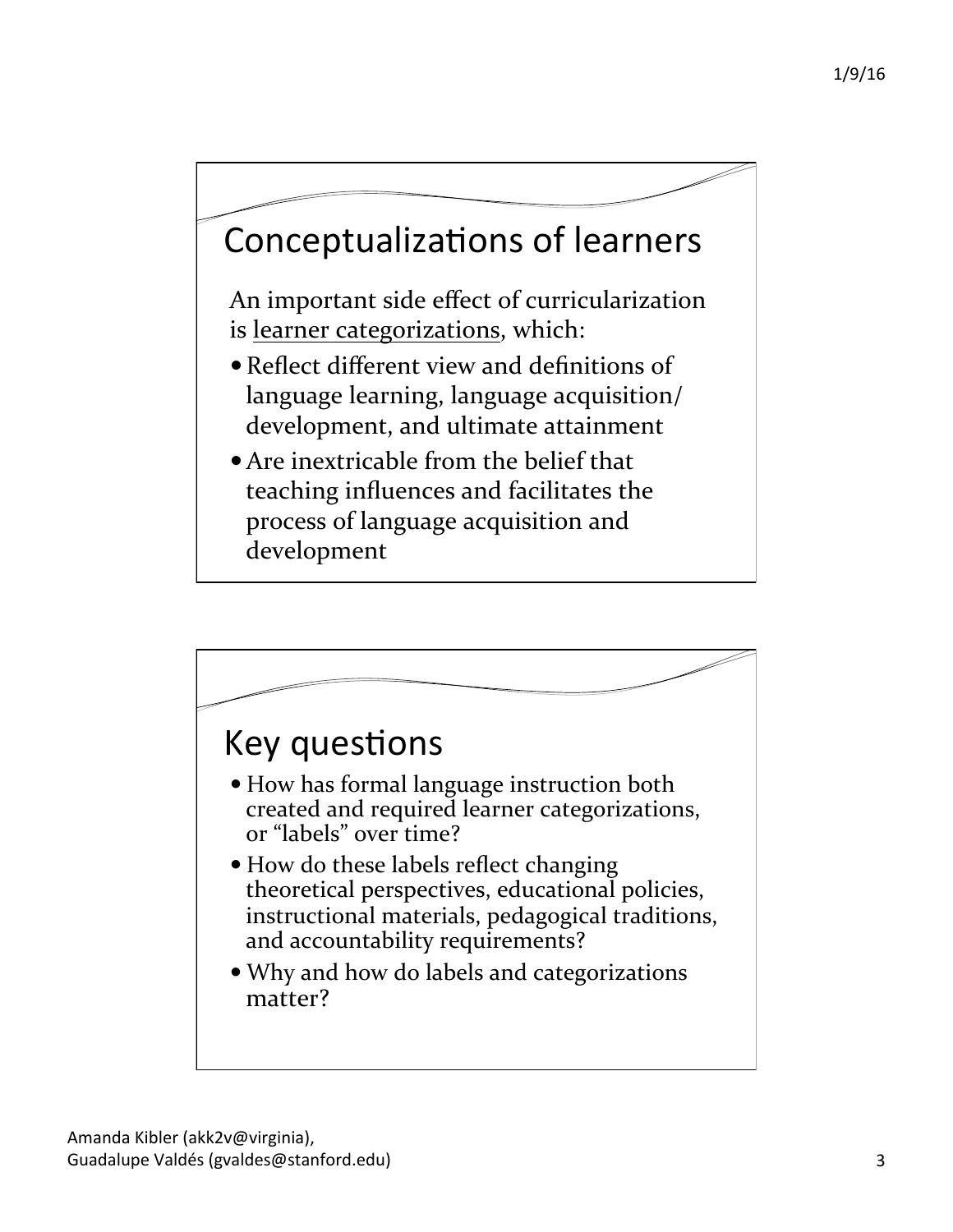## Historical review of the *MLJ*

- 4 randomly selected original research articles or reports per year  $(1916-2014)$
- Necessarily selective rather than comprehensive
- Cross-referenced previous historical overview (Horwitz, 2000)

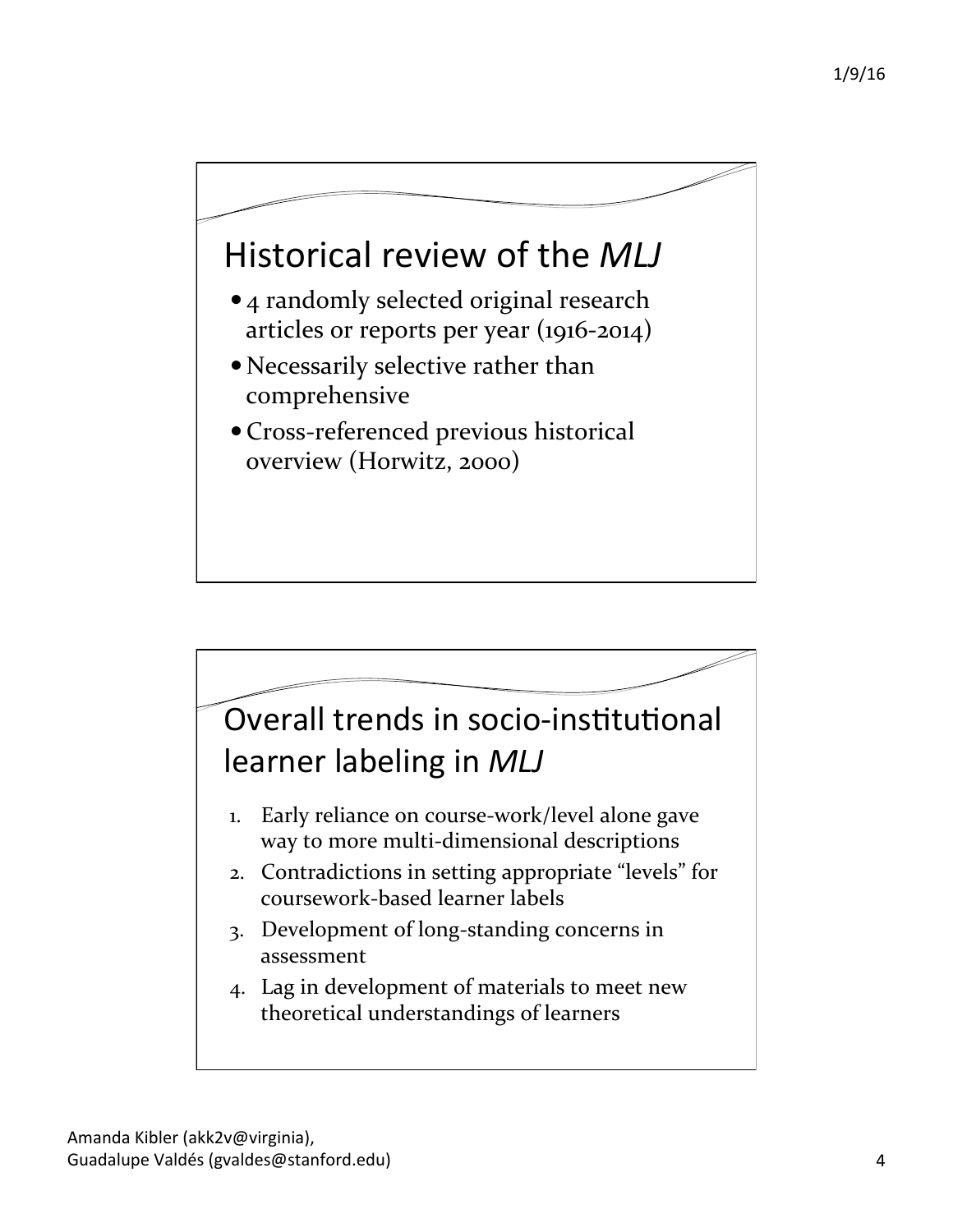

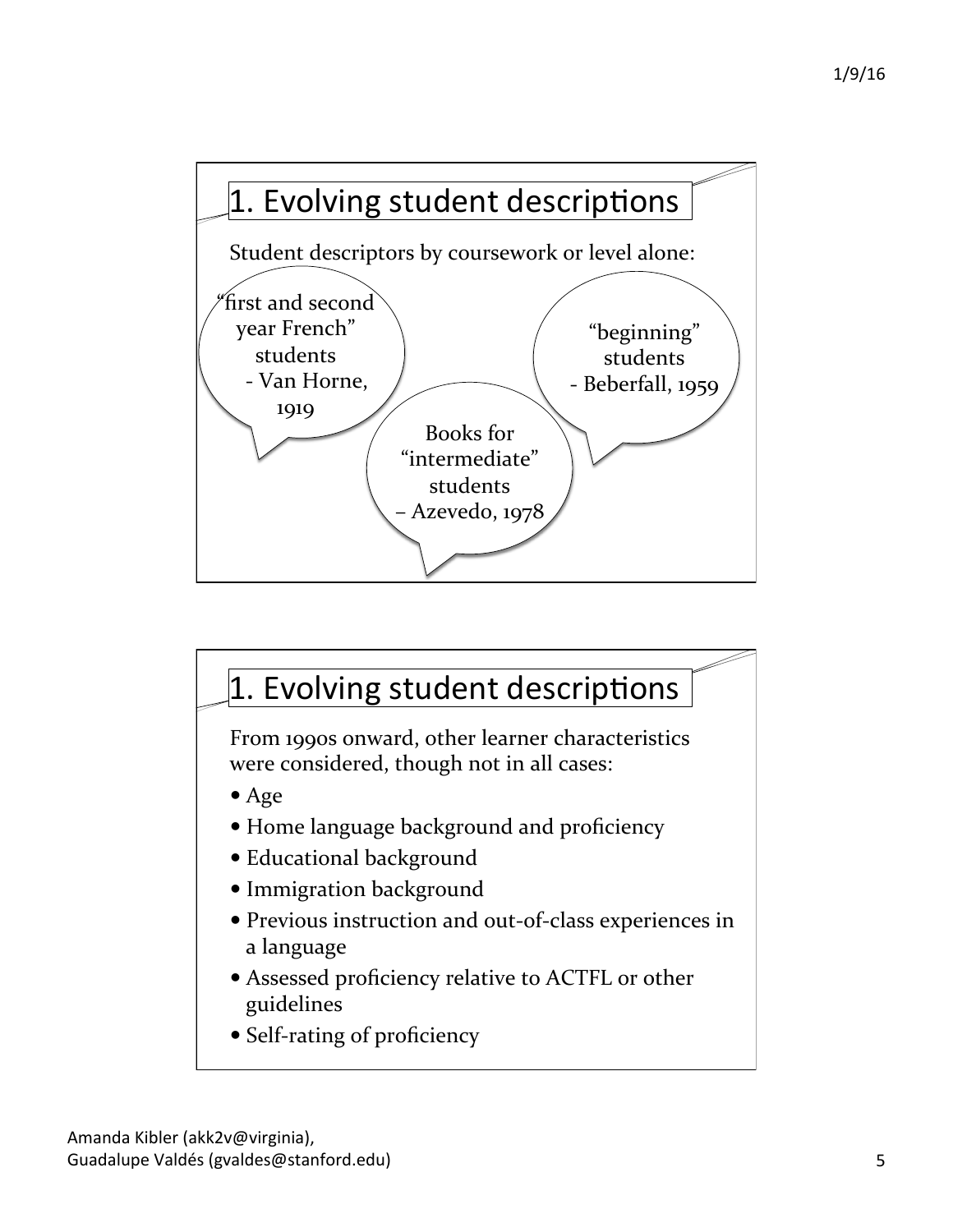| 2. Contradictions in setting appropriate      |
|-----------------------------------------------|
| "levels" for coursework-based learner labels: |

| "I have visited communities in<br>various states andfind little<br>agreement as to WHAT we shall<br>teach our students to comprehend,<br>speak, read, write, and interpret,<br>except as determined by texts used,<br>syllabi—often bewilderingly<br>incomplete or out of date—of local<br>or state departments, or the course<br>content and methods of those<br>institutions in which teachers have<br>received their preparation."<br>Bagg, 1956 |
|-----------------------------------------------------------------------------------------------------------------------------------------------------------------------------------------------------------------------------------------------------------------------------------------------------------------------------------------------------------------------------------------------------------------------------------------------------|
|                                                                                                                                                                                                                                                                                                                                                                                                                                                     |

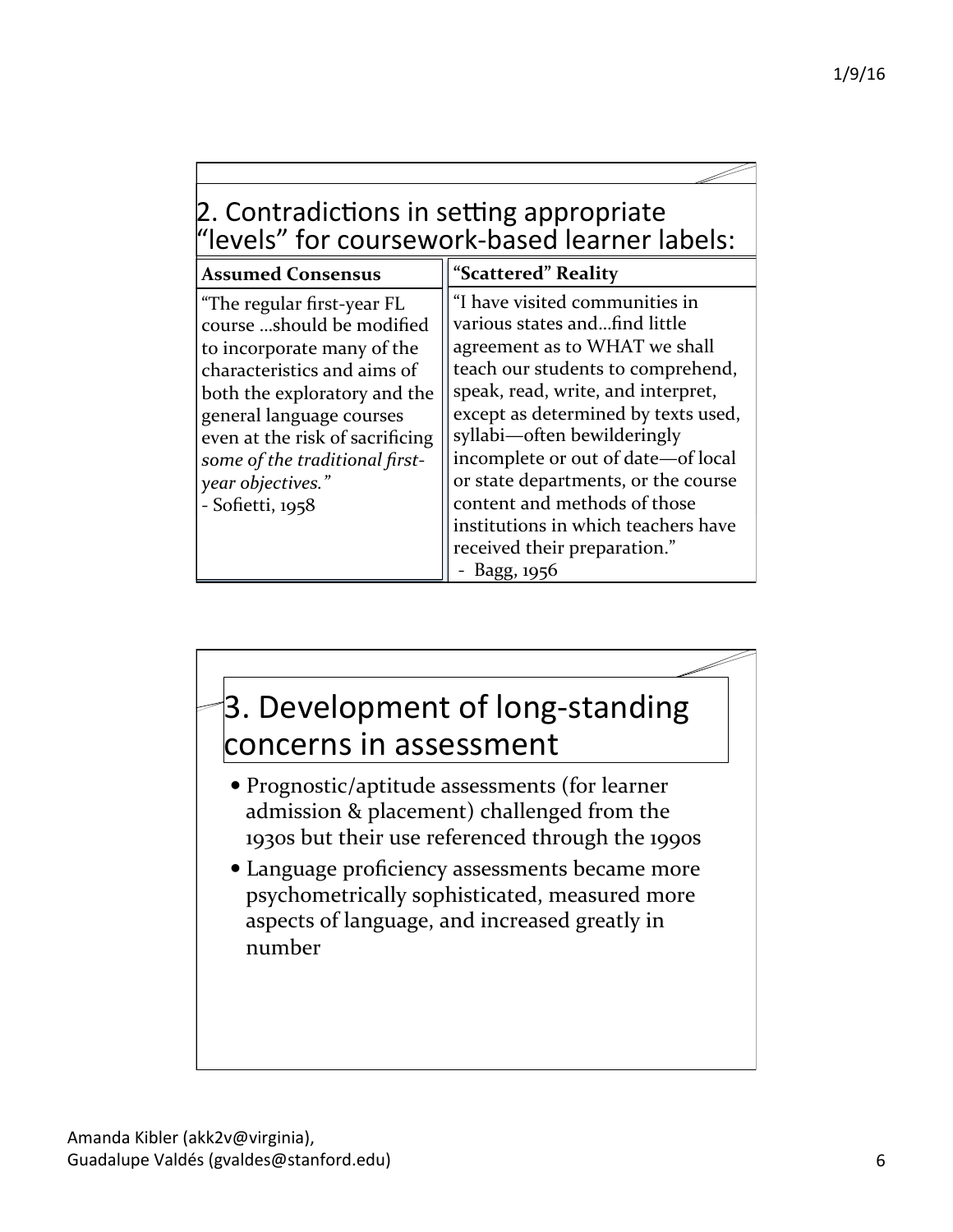